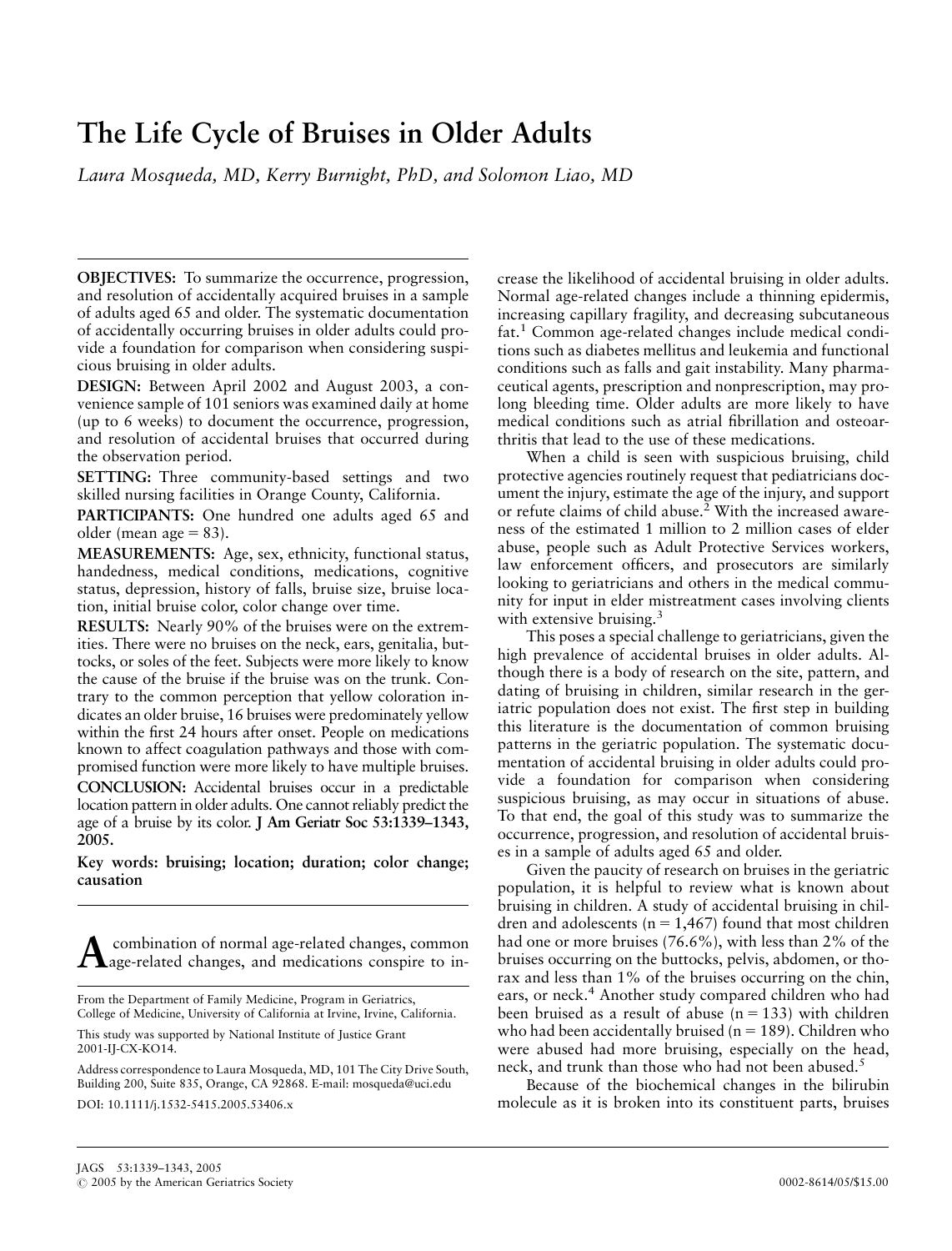tend to change color in a predictable sequence from purple/ black to green to yellow, with red appearing anywhere throughout the duration of the bruise. The only study to compare bruising color changes between young and old  $( \geq 65)$  found that bruises in older subjects developed yellow color at a slower rate, although the time difference was not specified.<sup>6</sup> Textbooks on forensic medicine have included charts on dating a bruise by  $color^{7-9}$  but the American Academy of Pediatrics' Continuing Medical Education course on bruising and skin trauma (2000) states ''that bruising charts for determining the age of bruises are unreliable. The scientific basis for these charts is tenuous and does not allow for accurate dating of bruises."<sup>1,10</sup> Moreover, physician estimates of the age of bruises have been shown to be inaccurate when the bruises are presented as photographic evidence, $11$  as well when bruises are observed directly in a physical examination.<sup>1</sup>

Based upon what is known about bruising in children and what is known to differ between children and older adults, five research questions guided this study.

- 1. Do accidental bruises occur in predictable locations in older adults?
- 2. Do color changes in bruises occur in a predictable pattern in older adults, and is it possible to date a bruise by its color?
- 3. How do medications and medical conditions that interfere with normal blood clotting affect bruising in older adults?
- 4. Do older adults with compromised mobility or functional ability have more bruises?
- 5. When a bruise occurs in an unusual location, is the older adult more likely to know how it occurred?

#### METHODS

#### Study Population

Between April 2002 and August 2003, 101 subjects were recruited from three community-based independent living settings ( $n = 77$ ) and two skilled nursing facilities ( $n = 24$ ) in Orange County, California. Inclusion criteria required that subjects be aged 65 and older, able to provide informed consent or assent to surrogate consent in accordance with California law, and reside in the community or a skilled nursing facility (SNF) research site. If a bruise had been suspected to be the result of abuse, the subject would have been excluded from the study and the case reported to Adult Protective Services or ombudsman. A research team trained in elder abuse detection made this determination through home visits. The assessments included subjects and their caregivers or family members living with them. In the recruitment and study periods, there was no suspicion of elder mistreatment.

Similar to the population of the surrounding community and SNF settings, the study population was 66% female, had an average age of 78, and was all Caucasian. Seventy-seven percent of study participants ambulated independently at home, and 55% of the sample was independent with all activities of daily living (ADLs). Twenty-one percent were competent in all instrumental activities of daily living (IADLs), whereas 27% were unable to perform IADLs, even with help.

All of the subjects were queried on their medical conditions and use of prescription and over-the-counter medications. All of the subjects, except one, were on prescribed medications with a mean of 6.7. Eighty-six percent of the sample was taking over-the-counter medications with a mean of 3.6.

Eighty-nine percent of subjects scored 10 or under on the 30-item Geriatric Depression Scale indicating not depressed. On the Folstein Mini-Mental State Examination, 88.3% of the sample scored 24 or greater. A subject was considered cognitively impaired if he or she had a legally authorized representative as a result of documented incapacitation; or was deemed to be impaired by the geriatrician on the research team who evaluated capacity of all potential subjects who showed any confusion or disorientation to time, place, or person. Seventeen subjects assented to surrogates in the informed consent process.

# Data Collection

Once a subject was enrolled in the study, one of two trained research assistants went to his/her home each day at approximately the same time of day  $(\pm 2 h)$  and examined the subject from head to toe for any bruises. The subject undressed fully so that the entire body was examined. If a bruise was present at the first visit, this bruise was documented and that bruise was not included in the study. If a new bruise appeared during the 14-day inspection period, it was known to have occurred during the prior 24 hours and was then documented every day until resolution or until 6 weeks had passed. Subjects and/or caregivers were asked if they knew what caused the bruise.

Because subjects were examined every day for as much as 6 weeks, it was necessary to have two interviewers collecting data. Because of the subjective nature of color perception, the color assessments of both interviewers were compared daily to address interrater reliability. Color charts (including paint chip samples); a clear, pliable, circular measurement tool; review of notes and photographs; and periodic in-person inspection of bruises by both researchers at the same time were used to assure agreement among raters throughout data collection.

## MEASURES

The location, size, and colors of each bruise were measured every day until resolution. Each bruise was inspected, documented, and digitally photographed. Functional status was measured using the Katz ADL<sup>12</sup> and Lawton IADL<sup>13</sup> scales. Mobility was measured using the Tinetti Gait and Balance<sup>14</sup> and Ambulation Scale. Subjects or their proxies were asked to report how many falls they had had in the previous week, month, 6 months, and year. The names, dosage, and frequency of usage were recorded for each prescribed and over-the-counter pharmaceutical.

## ANALYSIS

Quantitative data were analyzed using SPSS version 11.0 (SPSS Inc., Chicago, IL). The distribution of all variables was examined through inspection of frequencies. T tests were used to test differences in means, chi-square tests were used to determine relationships between categorical variables, and correlations were used to summarize relationships between continuous variables.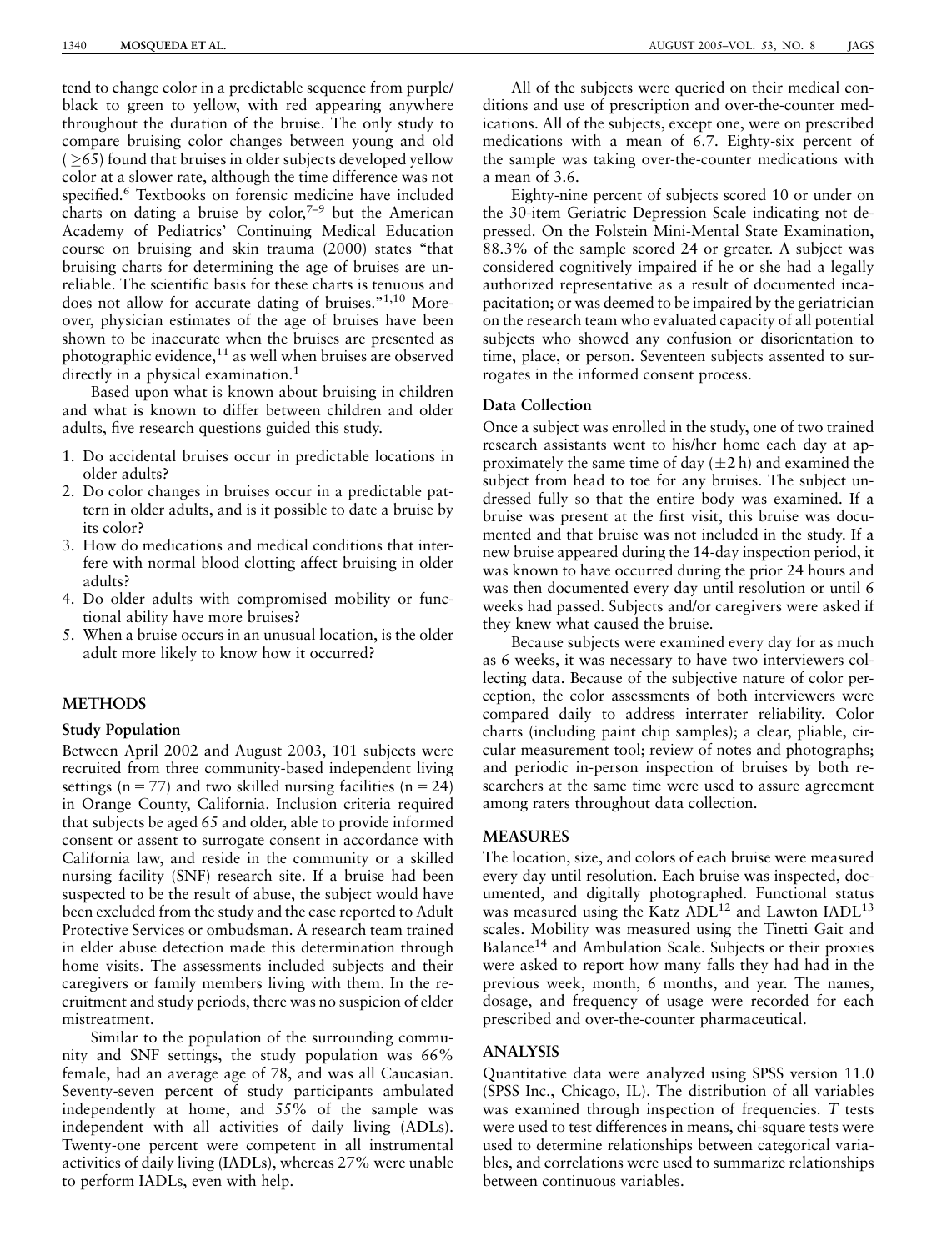## RESULTS

## Location and Size of Bruises

One hundred one participants were screened; 73 had at least one bruise occur in the 2-week initial inspection period. Of the 73 participants with bruises, 49 had one bruise, 17 had two bruises, three had three bruises, three had four bruises, and one had five bruises, for a total of 108 bruises. Of the 108 bruises, 89% were on the extremities, and of those, 76% were on the dorsal arms. Those who needed assistance with ADLs were more likely to have multiple bruises, but there was not a significant difference in the location, size, or color of the bruises. No bruises were observed on the neck, ears, genitalia, buttocks, or soles of the feet. Figure 1 depicts the location, size, and primary initial color of the 108 bruises.

The area of the bruises varied from  $0.12 \text{ cm}^2$  to 50.0 cm<sup>2</sup> (mean  $\pm$  standard deviation = 3.42  $\pm$  6.72) with widths ranging from 0.3 cm to 10.0 cm. There was not a statistically significant difference between the occurrence of bruises on one side of the body and the other or a correlation between handedness and location.

Ability to recall the cause of a bruise varied by location of the bruise. When the bruise was on the trunk  $(n = 12)$ , 42% of subjects knew how the bruise occurred. In contrast, when the bruise was on the extremity  $(n = 96)$ , 17% of subjects knew how the bruise occurred ( $P = .04$ ). Of those who knew the mechanism of the bruise, most reported bumping into something, and two reported falling.

There was not a significant correlation between depression and bruising.

#### Timing and Sequence of Color Change

The period that the bruises were visible varied from 4 to 41 days (mean =  $11.73 \pm 7.13$ ). Half of the bruises (54%) resolved by Day 6, and most (81%) resolved by Day 11. As depicted in Figure 2, in the first 48 hours, most bruises were observed as red (90%) and/or purple (80%), with fewer displaying black (25%), yellow (20%), green (10%), and blue (8%).



Figure 1. Combined summary of 108 bruises observed on 73 subjects at Day 1.

Table 1. Bruise Area by Location Cross-Tabulation

|                                     | <b>Bruise Locations by</b><br><b>Trunk and Extremities</b> |                         |                         |
|-------------------------------------|------------------------------------------------------------|-------------------------|-------------------------|
| Size of Bruise in Greatest          | Trunk                                                      | Extremities             |                         |
| Dimension cm                        | $n (\%)$                                                   |                         | Total                   |
| Small (0.1-1.0)<br>Medium (1.1-4.9) | 5(41.7)<br>6(50.0)                                         | 31(32.3)<br>46 (47.9)   | 36(33.3)<br>52(48.1)    |
| Large (5.0-50)<br>Total             | 1(8.3)<br>12 (100.0)                                       | 19 (19.8)<br>96 (100.0) | 20(18.5)<br>108 (100.0) |

Consistent with the pediatric literature, red was observed throughout the duration of the bruise. On Days 1 through 6, 90% of the bruises contained red, and more than 20% of bruises contained red for 2 weeks, with some bruises containing red all the way up to 6 weeks. Purple was prevalent in the first 3 days of the bruises' life cycle  $($  >  $80\%$ contained purple color), declined rapidly over the next 11 days, and was uncommon  $\left( < 5\% \right)$  thereafter.

Yellow increased over time for the first 6 days, with nearly 60% of bruises showing yellow at Day 6. Sixteen percent of the bruises included yellow on Day 1. After Day 6, yellow was present in 30% of the cases and was the most common color present in bruises that were more than 3 weeks old.

#### Relationship to Medications and Medical Conditions

All of the subjects except one were taking at least one prescribed medication, with a mean of 6.7 medications. Eighty-six percent of the sample was taking over-the-counter medications, with a mean of 3.6 over-the-counter medications.

With advice from a pharmacist who specializes in geriatric pharmacology, medications were divided into three categories: no effect  $(53\%)$ , minimal effect  $(7\%)$ , and at least moderate effect (40%) on bleeding time/bruising. Of those on medications expected to have at least a minimal effect on bleeding time/bruising, 46% had multiple bruises. Of those not on such medications, 26% had multiple bruises ( $P = .08$ ). There was no significant correlation between medications known to interfere with coagulation pathways and the duration of bruises or color change.

## Residential to Function

There was a statistically significant difference in the number of bruises between those who required assistance with one or more ADLs and those who required no assistance. Fifty percent of those who required ADL assistance had two or more bruises, as opposed to 25% of those not requiring ADL assistance  $(P = .04)$ . There was no relationship between ADLs and the location of the bruises or days until resolution.

## Residential Setting

Of those residing in a SNF, 79% developed a new bruise during the 2-week observation period, which was similar to the rate of 71% of those living in the community. Eighteen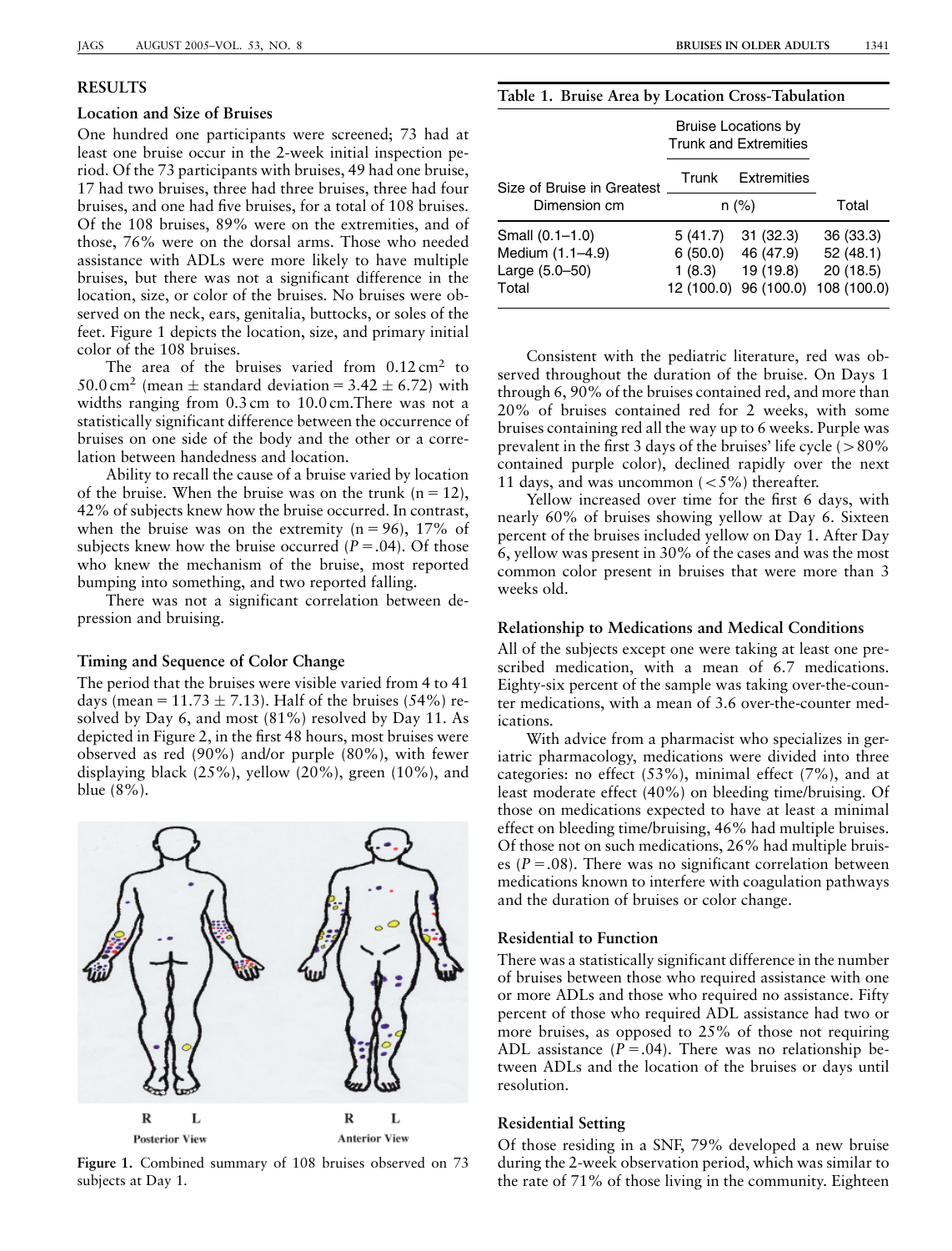

Figure 2. Progression of color by day.

percent of SNF subjects with bruising had bruising on the trunk, compared with 9% of those in the community, although the difference was not statistically significant. There was no correlation between residential setting and location of the bruise on the trunk as opposed to the extremities or to days to resolution.

#### **Mobility**

No significant difference was observed in the number, location, or duration of bruises between those who ambulated independently and those who used assistive devices at home or in the community.

Three subjects had fallen in the preceding week, seven in the previous month, 10 in the previous 6 months, and 23 in the previous year. Two of the bruises in this study were reported to have been the result of a fall.

On the Tinetti Gait Assessment, a score of 12 indicates a steady gait.15 Scores ranged from 1 to 12, with a mean of 9.25  $\pm$  2.19. On the Tinetti balance assessment, a score of 16 indicates steady balance, and 0 indicates significant problems with balance. Scores ranged from 3 to 16, with a mean of 11.82  $\pm$  3.27. No significant correlation was observed between gait or balance and number or location of bruises.

## DISCUSSION

In a first step toward building knowledge on the medical forensic aspects of bruising, this study sought to document the occurrence and progression of accidental bruising in the geriatric population. The results of this study suggest that accidental bruises occur in a predictable pattern in older adults. Nearly 90% of the bruises were on the extremities, and in daily observation of 101 older adults, not a single accidental bruise was observed on the neck, ears, genitalia, buttocks, or soles of the feet. Most large bruises that occur accidentally are on the extremities. Of the 20 large bruises (5–50 cm) in this study, only one was on the trunk. Moreover, older adults are significantly more likely to know how the bruise happened if the bruise is on the trunk.

Although a discernible pattern is observed in the location of the bruises, the initial color and color change over time are less predictable. Contrary to the perception that yellow indicates an old bruise, 16 bruises were predominately yellow on the first day of observation, and 30 bruises were largely purple on the 10th day of observation. Consistent with the pediatric literature, red was observed throughout the life of the bruise.

Medications that interfere with normal blood clotting have an effect on bruising in older adults. Subjects taking